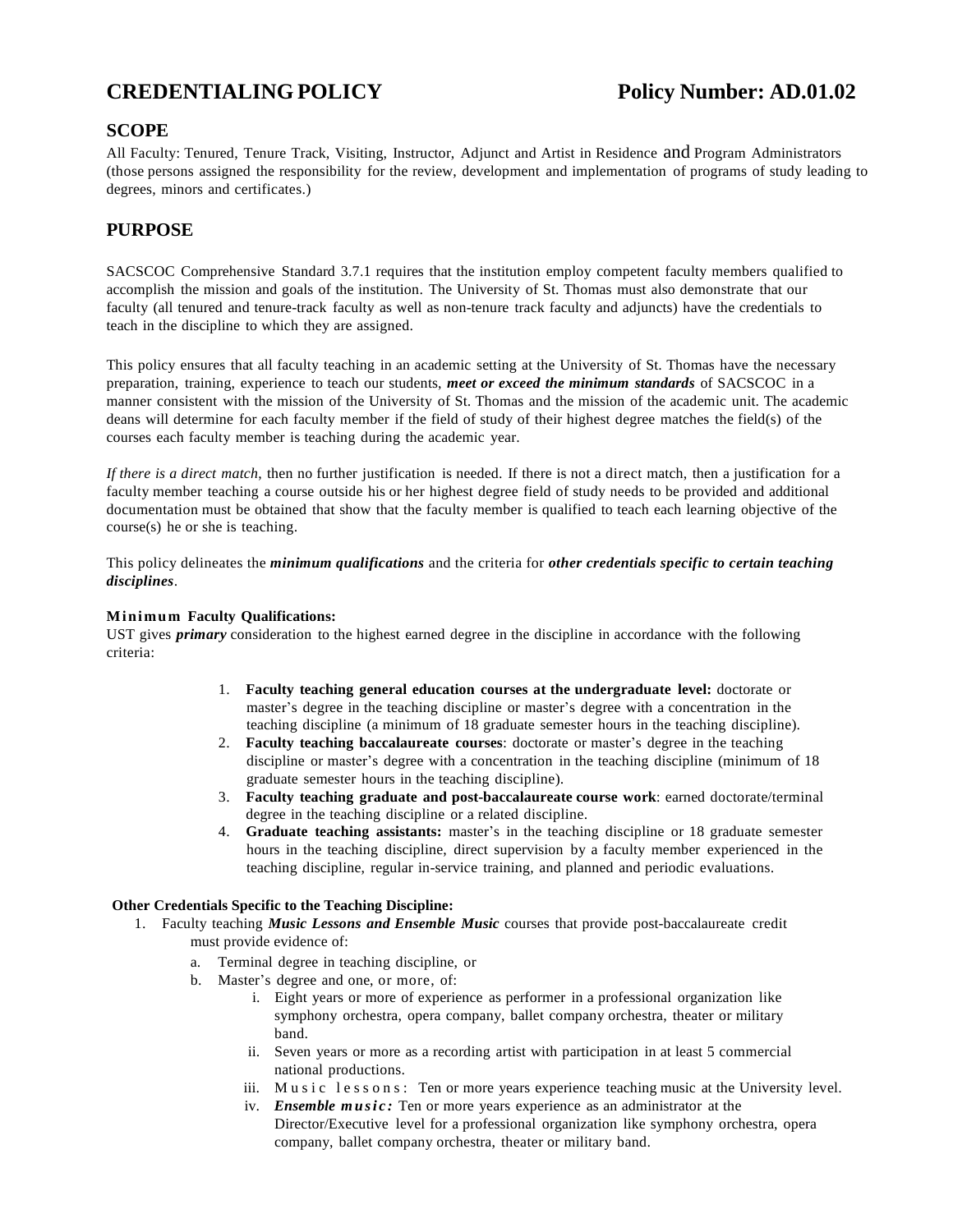- 2. In addition to the earned doctorate, either civil or ecclesiastical, the *University of St. Thomas School of Theology at St. Mary's Seminary* accepts the following credentials for master's-level instruction:
	- a. An ecclesiastical Licentiate degree in the area to be taught, e.g. J.C.L., S.T.L. (normally this criteria alone is sufficient justification employment of the individual);
	- b. At least a Master's degree in the area to be taught;
	- c. A Master of Divinity (or the ecclesiastical Bachelors of Sacred Theology (S.T.B.)) and another advanced degree;
	- d. A Master's degree and enrollment in a doctoral degree program in an institution accredited by a regional agency, national accrediting agency, an ecclesiastically recognized institution, or an institution internationally recognized;
	- e. A Master's degree and at least five years of professional experience in the area to be taught;
	- f. A Master's degree and participation in a recognized academic and/or professional organization for at least seven years;
	- g. A Master's degree and publication of articles, books, or works that have been professionally recognized;
	- h. A Master's degree and recognition of pastoral competence by legitimate ecclesiastical authorities in the form of evaluations or honors;
	- i. A Master's degree and recognition by other regional or professional accrediting agencies to teach on the graduate level;
	- j. A Master's degree and recognition and/or employment by other accredited graduate level institutions or ecclesiastically recognized institutions as to the individual's competence.
- 3. Faculty teaching the **First Year Experience** course must provide evidence of: A Master's degree and completion of faculty development training provided by the FYE course team for this course.
- 4. Faculty teaching **Military Science or ROTC** courses are selected and assigned by the military service area.
- 5. Faculty teaching **Studio Arts** courses must provide evidence of a:
	- a. Master's Degree in teaching discipline, or
	- b. Bachelor's degree and two or more of the following:
		- i. A National show or recital;
		- ii. Evidence of presenting a Master Class for a college or university program other than UST's;
		- iii. Five or more years teaching experience at the University level;
		- iv. Post baccalaureate diploma or certificate in the teaching discipline.
- 6. Faculty teaching u nd e rgradu at e **Music Lessons and Ensemble Music** course(s) must provide evidence

## of:

- a. Master's Degree in teaching discipline, or
- b. Bachelor's degree and one, or more, of:
	- i. Four years or more of experience as performer in a professional organization like symphony orchestra, opera company, ballet company orchestra, theater or military band.
	- ii. Five years or more as a recording artist with participation in at least 5 commercial national productions.
	- iii. Seven or more years experience teaching music lessons or ensemble music at the University level.
	- iv. Seven or more years' experience as an administrator at the Director/Executive level of ensemble music for a professional organization like symphony orchestra, opera company, ballet company orchestra, theater or military band.
- 7. Faculty teaching lower division language instruction courses in languages not offered as a major or minor at UST must provide evidence of a:
	- a. Master's degree in language pedagogy, or
	- b. Master's degree in the language, or
	- c. Bachelor's degree and two or more of the following:
		- i. Be a native speaker of the language.
		- ii. Have published in or about the language.
		- iii. Five or more years teaching experience at the University level (in any discipline).
		- iv. Post baccalaureate diploma or certificate in the teaching discipline.
- 8. Academic deans can demonstrate that a faculty member has the necessary preparation, training, experience to teach our students, by providing documentation of alternative qualifications to the Provost for approval *before* the appointment. Relevant documentation may include:
	- a. Professional licensure and certification,
	- b. Diplomas and certificates
	- c. Relevant publications
	- d. Presentations
	- e. Honors and awards
	- f. Professional experience that demonstrates achievements and/or competencies relevant to the teaching discipline.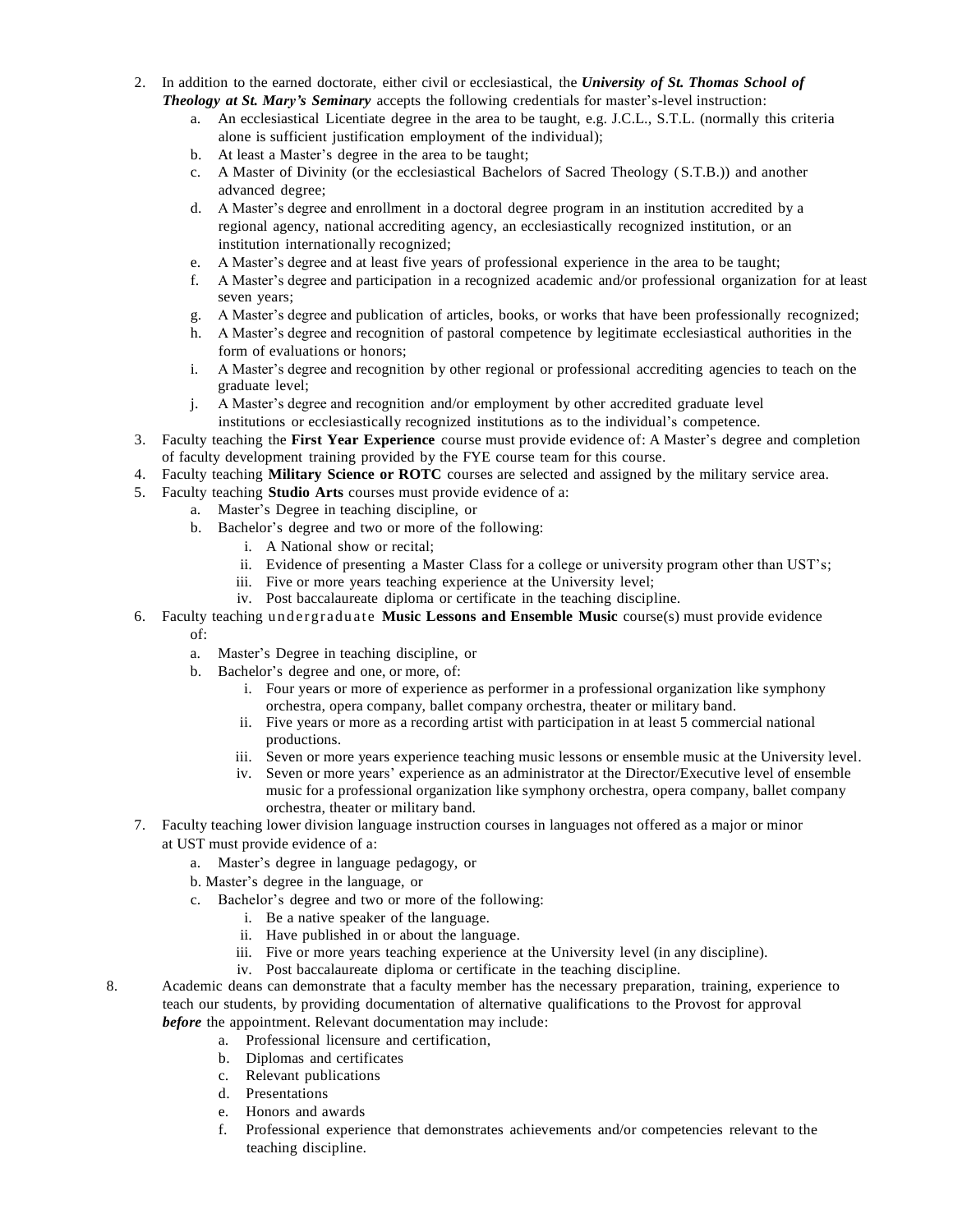#### **Program Administrators**

- 1. Persons directing programs that lead to undergraduate majors or minors or grant undergraduate credit must provide to the Provost's office evidence of a:
	- a. Terminal degree in discipline, or
	- b. Master's degree in discipline, or
	- c. Master's degree with a minimum of 18 graduate semester hours in the discipline not including Thesis courses.
- 2. Persons directing post-baccalaureate programs must provide to the Provost's office evidence of an: Earned terminal degree in the teaching discipline.

When an Administrator does not have the specified qualifications, alternative qualifications can be presented to support the appointment of the Administrator. Documentation of alternative qualification must be made by the Dean of the appropriate School and approved by the Provost *before* the appointment. These may include:

- a. Professional licensure and certification,
- b. Diplomas and certificates
- c. Relevant publications
- d. Presentations
- e. Honors and awards
- f. Demonstrated achievements
- g. Demonstrated competencies

**APPROVED: Dr. Robert Ivany Date of Original Formation: 5/30/2015 Revision Number: Revision Date: Effective Date:**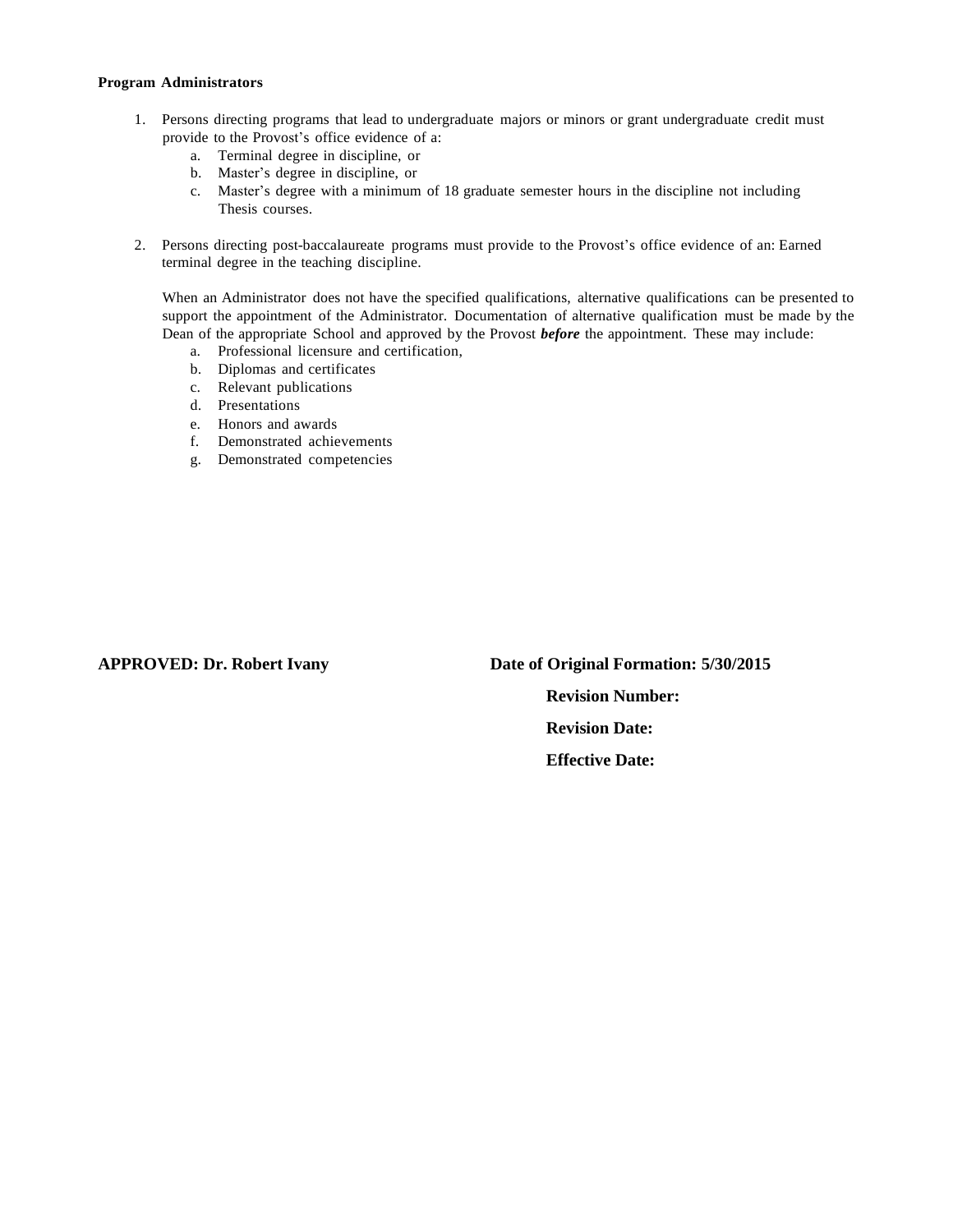#### **Appendices for Faculty Credentialing Policy**

#### **Transcripts**

An official transcript is a transcript or other academic record that includes some notation indicating that the document is an official document of the issuing institution. A transcript must contain:

- 1. An official seal if used by the issuing institution
- 2. Signature of an appropriate agent
- 3. Official letterhead or stationery
- 4. Official watermark or other identifier
- 5. Issue date
- 6. Degree Conferral

Official transcripts must be sent directly to Office of the Provost. The official transcript is kept in the permanent faculty file. Electronic copies of the official transcript can be made available to the Dean as needed.

#### **Terminal Degrees**

Doctor of Philosophy (PhD) Doctor of Education (EdD) Master of Fine Arts (MFA) (For Drama and Studio Arts) Doctor of Business Administration (DBA) Doctor of Musical Arts (DMA) Doctor of Science Doctor of Natural Sciences Doctor of Juris Prudence (JD) Sacred Scripture Doctorate from a Pontifical University (SSD) Sacred Theology Doctorate from a Pontifical University (STD) Sacred Liturgy Doctorate from a Pontifical University (SLD) Doctor of Canon Law (JCD) Doctor of Nursing Science (Doctor Nursing Science) Doctor of Literature and Philosophy (DLitt et Phil)

#### **Licentiates**

Licentiate in Sacred Scripture from a Pontifical University (SSL) Licentiate of Sacred Theology from a Pontifical University (STL) Licentiate in Sacred Liturgy from a Pontifical University (SLL) Licentiate in Canon Law from an Ecclesiastical University (JCL)

#### **Master's Degrees**

Master of Arts (MA) Master of Sciences (MS) Master of Education (MEd) Master of Business Administration (MBA) Master of Music (MM) Master of Fine Arts (MFA) (For Music and Studio Arts) Master of Liberal Arts (MLA) Master of Social Work (MSW) Master of Divinity (M Div) Bachelor of Sacred Theology (STB) Master of Arts in Faith and Culture (MAFC) Meisterschülerin (A Master's in Art in the tradition of Master Class with Old Master)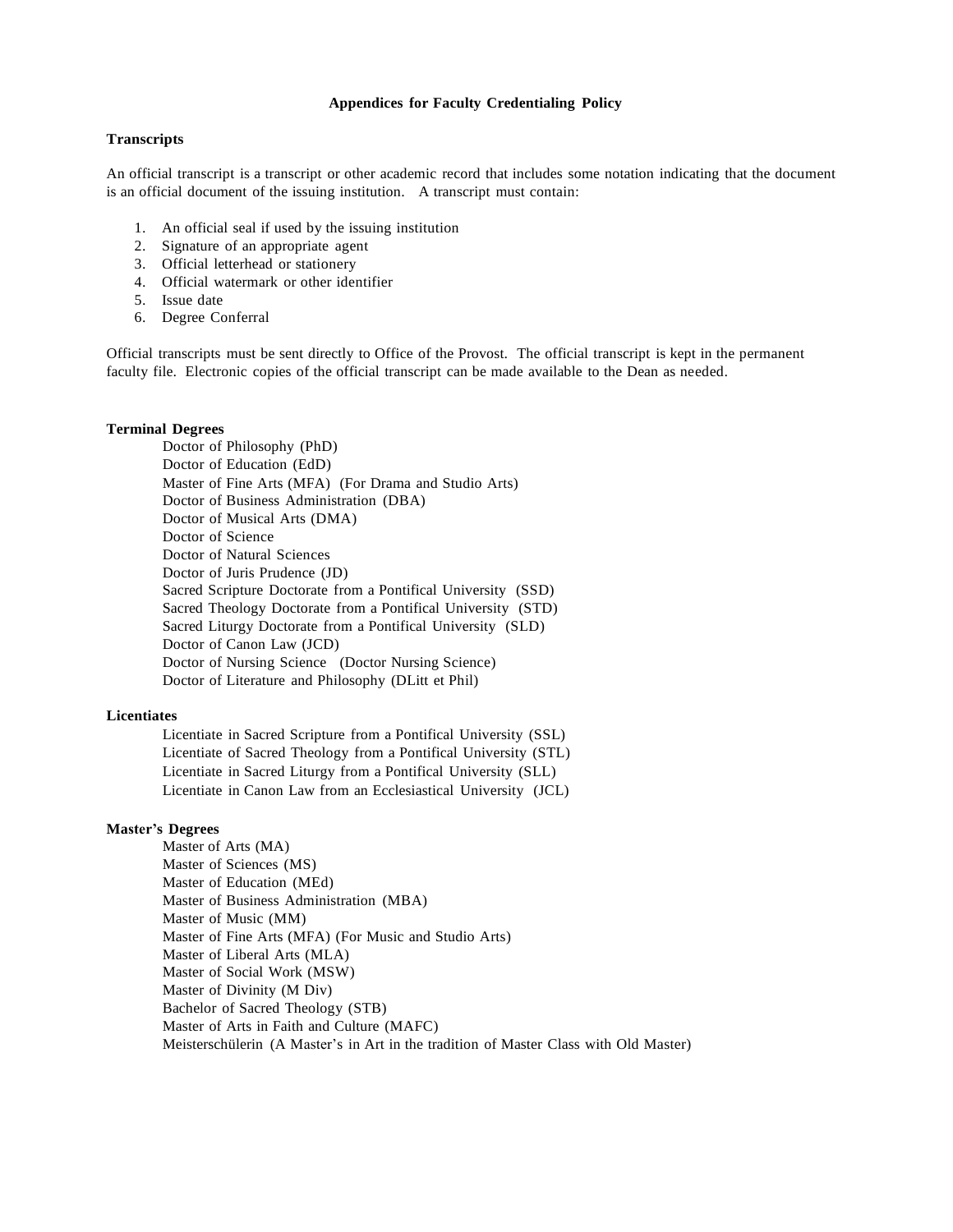## FACULTY CREDENTIALS SUMMARY FORM

Official transcripts of all degrees used for credentialing must be submitted to the Provost/VPAA before appointment.

### 1. FACULTY NAME :

 $FT$   $PT$   $PT$   $T$ 

2. Teaching Discipline:

## 3 Education (list degree(s) in order earned & indicate if transcript is included.

| Year | Degree | Major | Institution | Transcript<br>Received<br>(Yes, No) |
|------|--------|-------|-------------|-------------------------------------|
|      |        |       |             |                                     |
|      |        |       |             |                                     |
|      |        |       |             |                                     |
|      |        |       |             |                                     |

## 4. Graduate Courses in Teaching Discipline if different from degree ·

| Course | Course Title | Hours |
|--------|--------------|-------|
|        |              |       |
|        |              |       |
|        |              |       |
|        |              |       |

## 5. Certifications:

## 6 Relevant Employment Experience with Written Documentation·

|                            | Date: ___________ |
|----------------------------|-------------------|
|                            | Date: ___________ |
| <b>VP Academic Affairs</b> | Date: _________   |